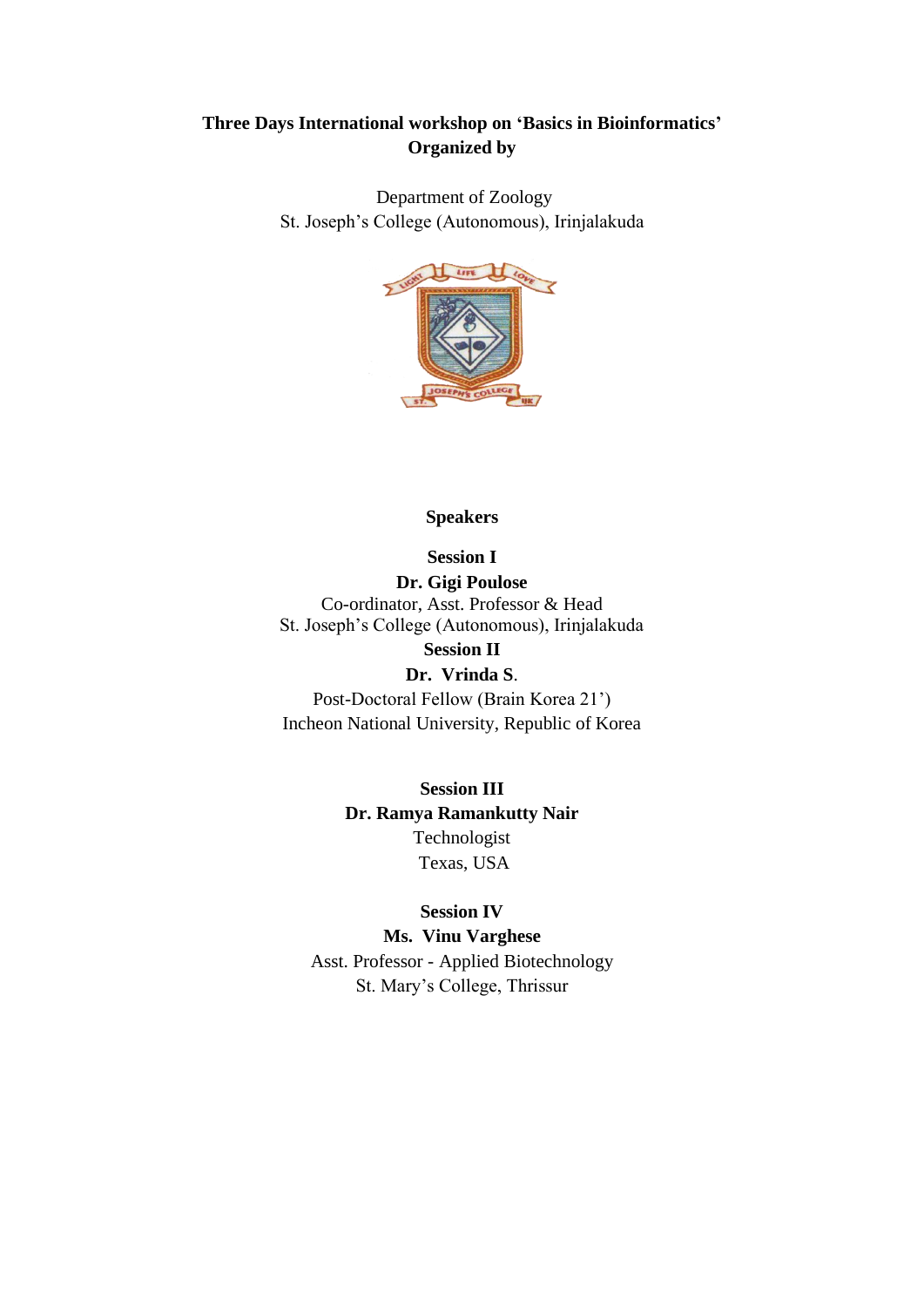## **BROCHURE**



# **REPORT BASICS IN BIOINFORMATICS Organized by** *Department of Zoology*

The three days international workshop on 'Basics in Bioinformatics' was organized by the Department of Zoology, St. Joseph's College (Autonomous), Irinjalakuda. There were four sessions in the workshop on  $25<sup>th</sup>$ ,  $26<sup>th</sup>$  and  $27<sup>th</sup>$  September 2021. The workshop was started with a welcome speech by Dr. Gigi Poulose, Assistant Professor & Head of Department of Zoology. The workshop was inaugurated by Dr. Sr. Anis K. V., Principal, St. Joseph's College (Autonomous), Irinjalakuda.

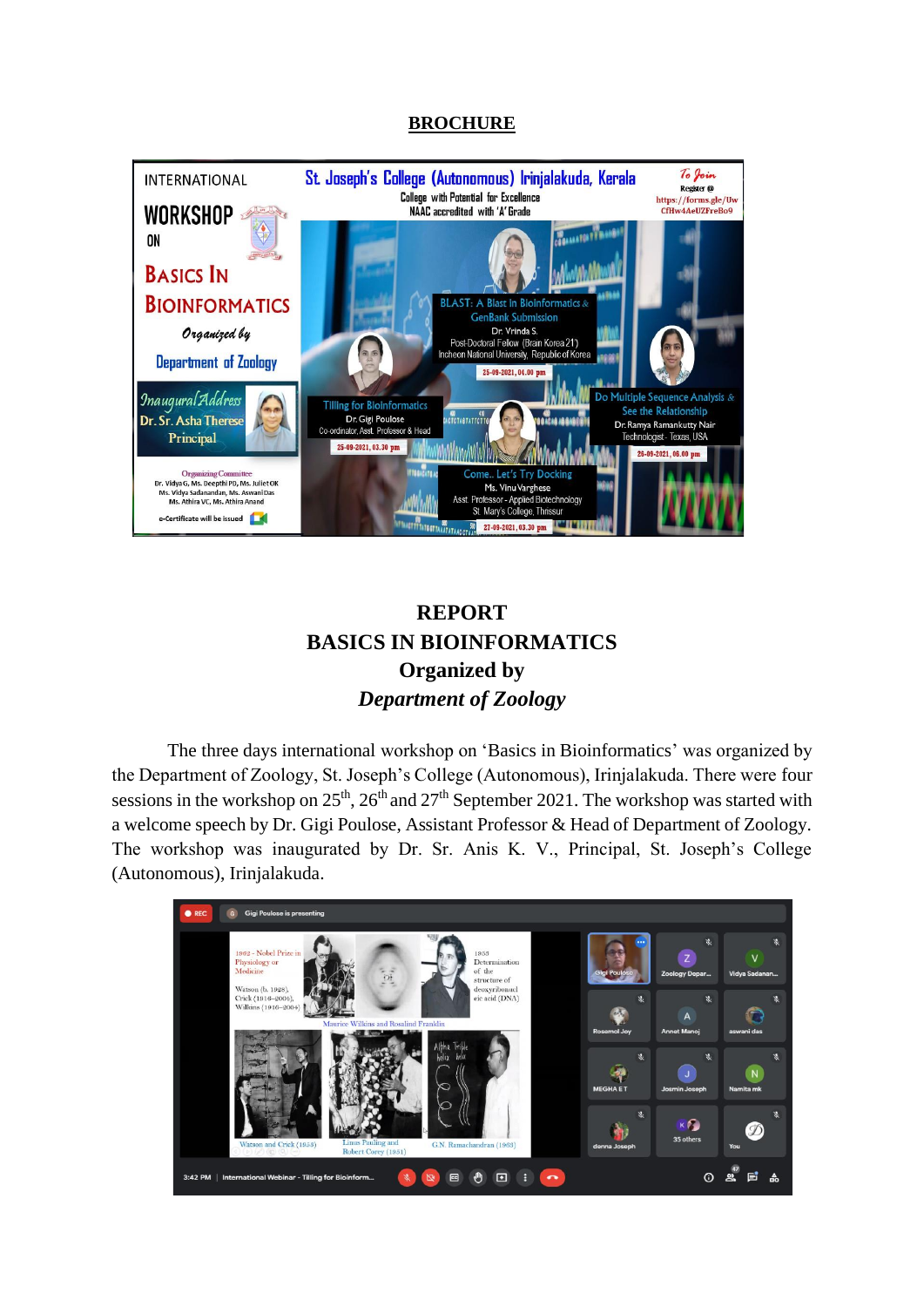#### **Session I & II**

A session about human genome project and computational and experimental biologists was taken by Dr. Gigi Paulose, Head of the Department of Zoology of St. Joseph College, Irinjalakuda. UG and PG students and teachers from various college and from department were the participants of the workshop. Miss gave an introduction about the perspectives of bioinformatics, BLAST and Systems Biology.

Dr. Vrinda. S, postdoctoral fellow, Inchcon National University, Republic of Korea gave a detailed explanation about the topic 'BLAST And Gene Bank Submission'. The resource person was introduced by Dr. Gigi Paulose, Head of the Department.

The Basic Local Alignment Search to Tool (BLAST) finds region of local similarity between protein or nucleotide sequences. BLAST identifies homologous sequences using a heuristic method. It is widely used in bioinformatics research area BLAST reports the best matches or hits found in the data base. There are many types of BLAST programs are BLASTN, BLASTP, BLASTX, TBLASTN and TBLASTX. This was an overall view of topic BLAST. Next Miss Vrinda discussed about the GEN BANK SUBMISSION. GEN BANK SUBMISSION is a comprehensive data base that comprises publically available nucleotide sequences. Most submissions are using the web based banklt or standalone Sequin programs. The techniques in BLAST and Gen Bank Submission are explained with the help of picture which made it easy for the participants to understand the concept.

The one hour forty-five-minute section came to an end with the vote of thanks proposed by Ms. Deepthi P. D, faculty of Department of Zoology of St Joseph college Irinjalakuda. This topic was new to many of the viewers thus gave an exposure to a new field of study. The section was helpful to understand the importance of bioinformatics in the field of BLAST.

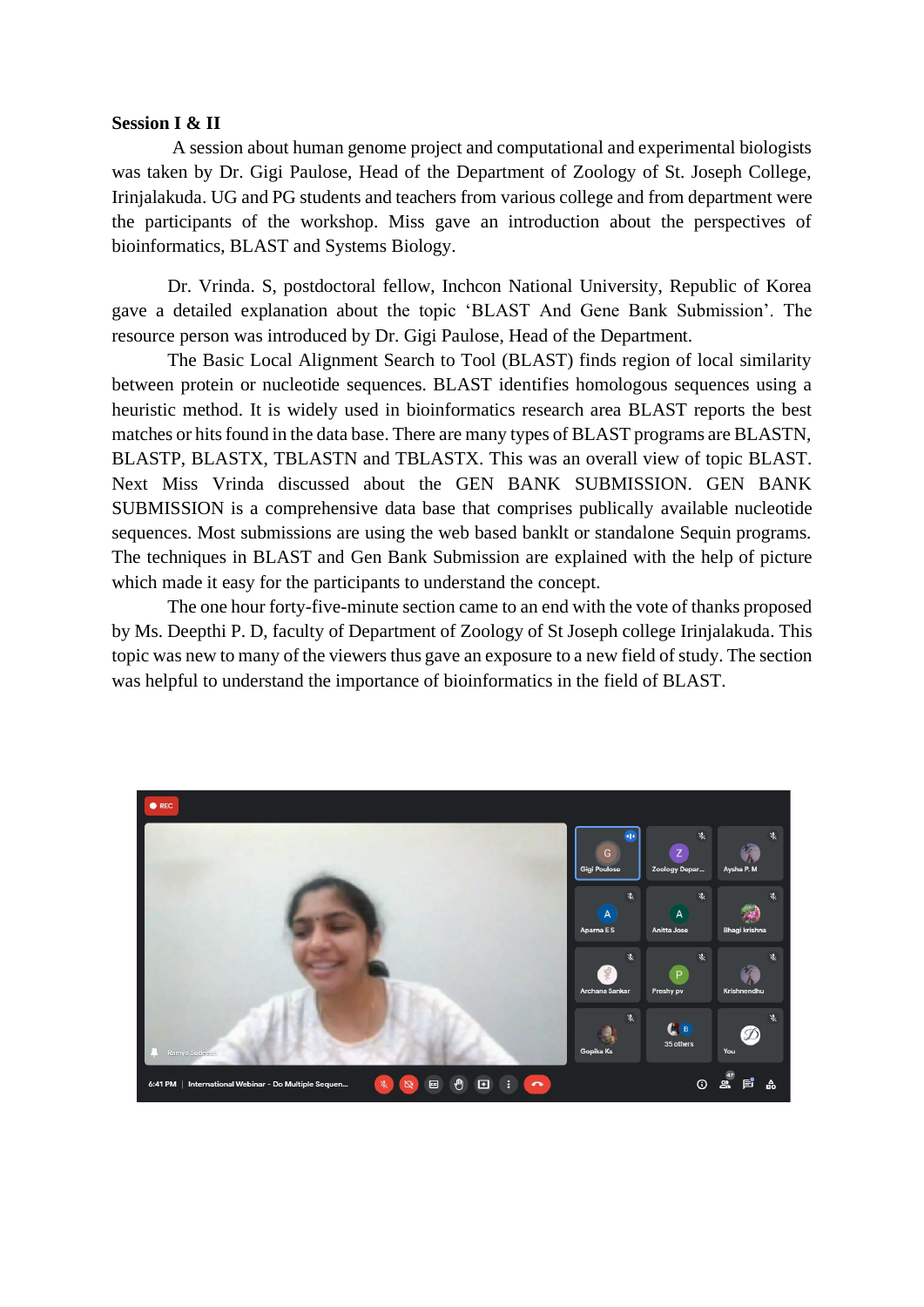#### **Session III**

The third session of the International Workshop was on the topic "Multiple Sequence Analysis" on 26th September 2021 at 6:00 PM. The second session was taken by Dr. Ramya Ram Nair, Technologist Texas, USA. Dr. Gigi Poulose, HOD, Dept. of Zoology, St. Joseph's College (Autonomous) Irinjalakuda gave a brief introduction about the resource person and welcomed her to the participants after a silent prayer seeking the blessings of the Almighty. Dr. Ramya Ram Nair has eight years of research experience. She had received several awards including the Young Marine Biologist. She had completed her master's from Bharathiar University and was awarded Ph. D in Natural Centre for Aquatic Animal Health (NCAAH), Cochin University of Science and Technology (CUSAT). She is being an Alumnae of St. Joseph's College (Autonomous) Irinjalakuda, did her graduation in Biotechnology.

The workshop mainly focused on how do multiple sequence analysis and see the relationship and identifying microbial communities. She also spoke about the identifying bacterial characteristics like phenotypic characteristics and size of the cell and how the genotypic characters like PCR, Isolation of DNA can be done. The session also focused on identification of partial or complete gene in Chromatogram and the submission of sequence to Genbank gives an accession number or reference number. Detailing was also given once gene sequence is received then how to use BLAST. BLAST is a Basic Local Alignment Search Tool where one can search the sequence like the sequence to a large data base which is the GenBank. From the Genbank similar sequences are acquired. She also explained about how to check the similar sequences are received, one can use MEGA software which is the Molecular Evolutionary Genetic Analysis. In Clustal W, sequences are arranged and then one can result in phylogenetic tree.

Dr. Ramya illustrated the techniques of BLAST Analysis to work within the context. She encouraged and motivated the students to soar greater heights by knowing the topic of your taste and to excel to the core by putting maximum knowledge and efforts.

Ms. Athira V.C, Guest Faculty, Department of Zoology proposed the official vote of thanks to the resource person for sharing her valuable time and knowledge.

#### **Session IV**

The Last session of workshop was 'let's try docking' taken by Ms. Vinu Varghese, Assistant professor, Applied Biotechnology, St. Mary's college, Thrissur on 27 September at 3 pm.UG and PG students and teachers from Various college and from department were the participants of the webinar. Resource person was welcomed by Dr. Gigi Poulose, head of the Department of Zoology.

Ms. Vinu gave a detailed explanation on molecular docking. Docking is a study to know how two molecules interact when they bound. In this section we discussed about key terms of docking including binding mode, pose scoring, docking assessment. Main steps of dockingselection of target and ligand, generation of possible conformation and selection of scoring function were explained in detail. Insight into types of docking, flexible docking and rigid docking and their classifications was given by the resource person. Fast shape matching, incremental construction, monte Carlo simulation and simulation annealing were the different